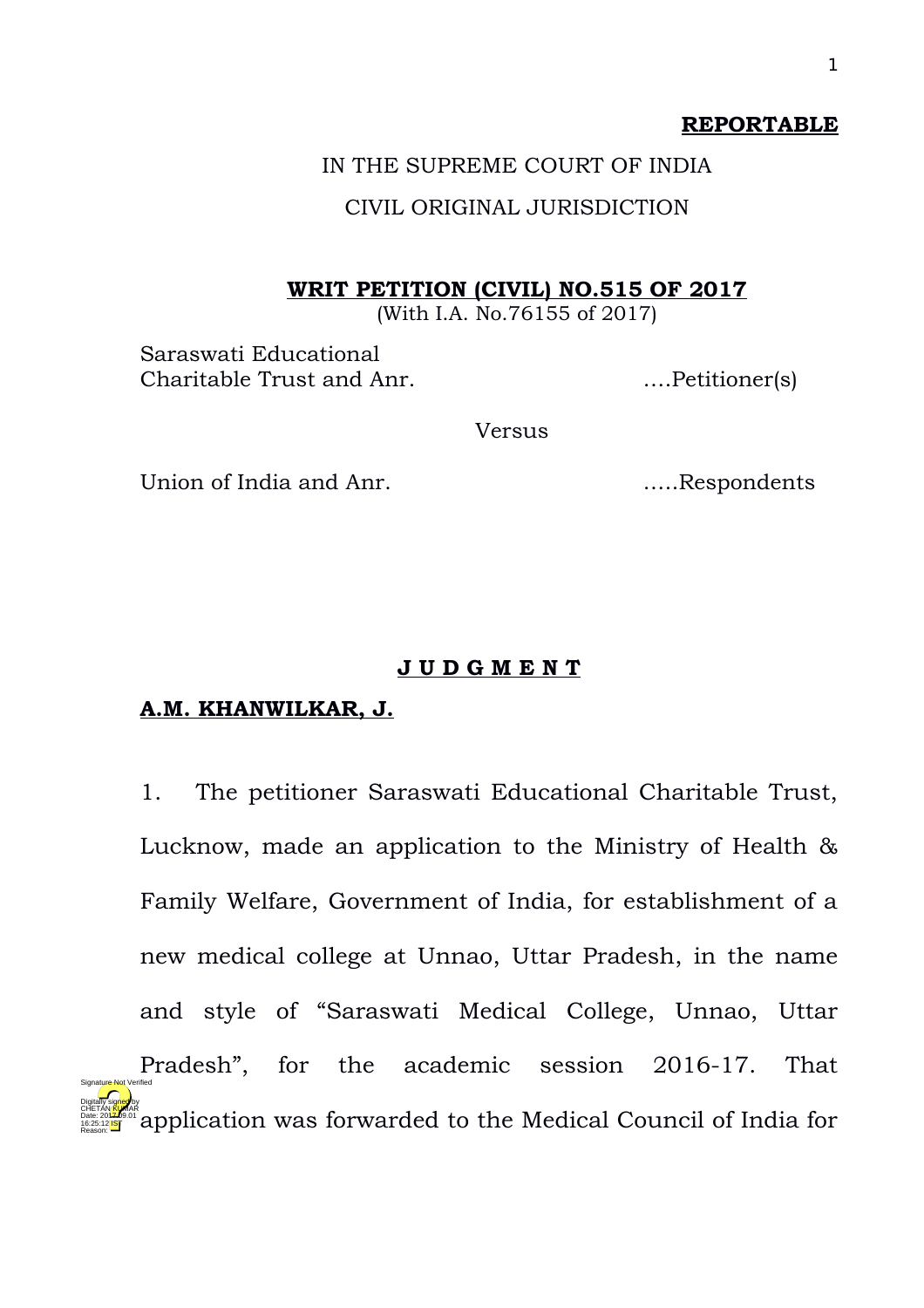evaluation and making recommendations to the Ministry under Section 10A of the Indian Medical Council Act, 1956, for academic session 2016-17.

2. The petitioners have filed this writ petition under Article 32 of the Constitution of India assailing the order dated  $31<sup>st</sup>$ May, 2017, passed by the Union of India, respondent No.1 herein, whereby the petitioner college has been debarred from admitting students in MBBS course for the academic sessions 2017-18 and 2018-19 and further permitting respondent No.2 Medical Council of India to encash Bank Guarantee of Rs.2 crores furnished by the petitioners. This Court pronounced its judgment on  $1<sup>st</sup>$  August, 2017 in group of cases involving similar issues, in the following terms:

*"24. Having regard to the fact that the Oversight Committee has been constituted by this Court and is also empowered to oversee all statutory functions under the Act, and further all policy decisions of the MCI would require its approval, its recommendations, to state the least, on the issue of establishment of a medical college, as in this case, can by no means be disregarded or left out of consideration. Noticeably, this Court did also empower the Oversight Committee to issue appropriate remedial directions. In our view, in the overall perspective, the materials on record bearing on the claim of the petitioner*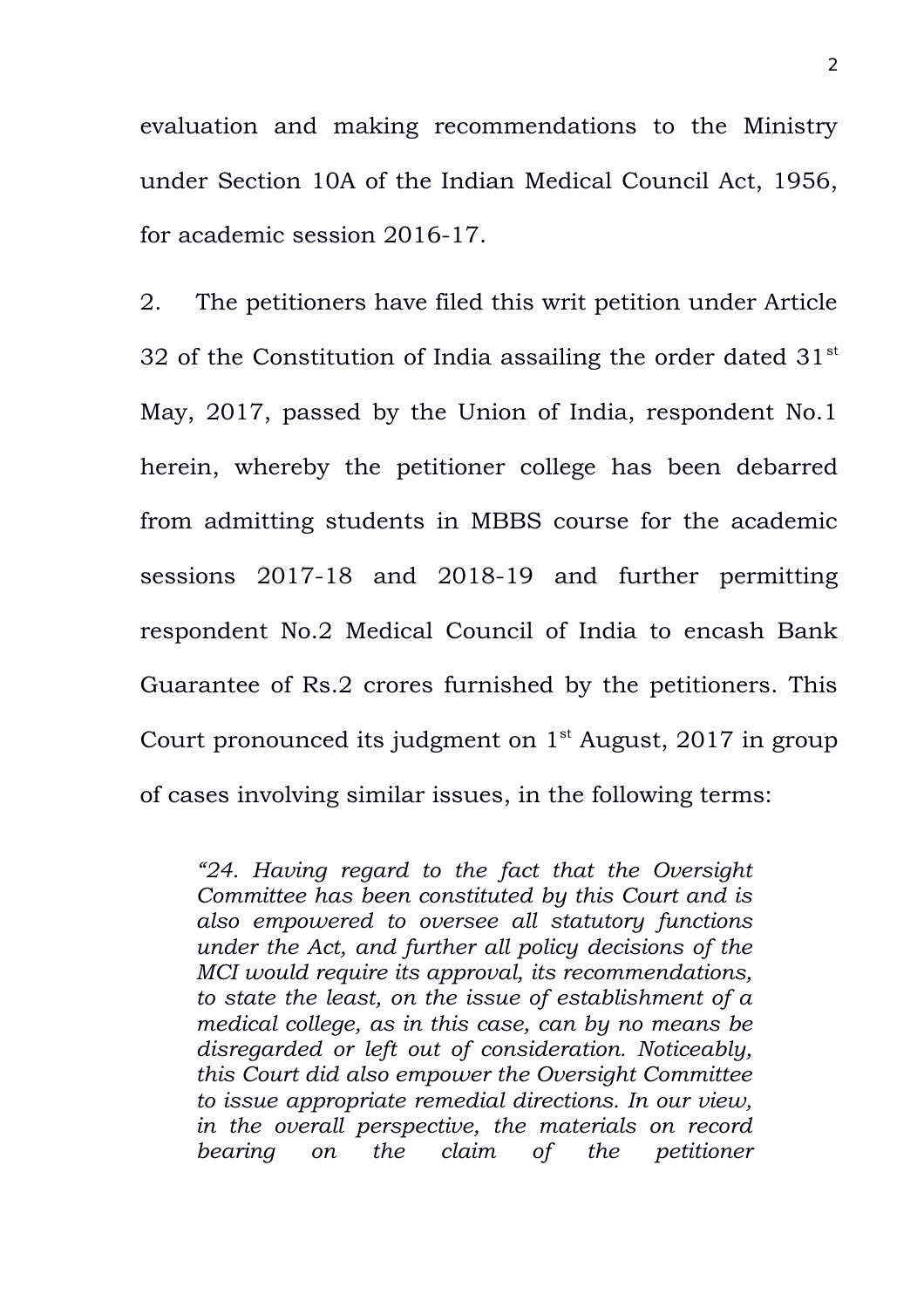*institutions/colleges for confirmation of the conditional letters of permission granted to them require a fresh consideration to obviate the possibility of any injustice in the process.*

*25. In the above persuasive premise, the Central Government is hereby ordered to consider afresh the materials on record pertaining to the issue of confirmation or otherwise of the letter of permission granted to the petitioner colleges/institutions. We make it clear that in undertaking this exercise, the Central Government would re-evaluate the recommendations/views of the MCI, Hearing Committee, DGHS and the Oversight Committee, as available on records. It would also afford an opportunity of hearing to the petitioner colleges/institutions to the extent necessary. The process of hearing and final reasoned decision thereon, as ordered, would be completed peremptorily within a period of 10 days from today. The parties would unfailingly co-operate in compliance of this direction to meet the time frame fixed."*

3. Pursuant to the liberty granted to the petitioners by the aforementioned order, the petitioners submitted a fresh detailed representation to respondent No.1, pointing out that the petitioners have complied with all the conditions specified by the Oversight Committee ("OC" for short) constituted by this Court, as noted in the letter granting permission for academic session 2016-17. The petitioner college was given an opportunity of being heard by the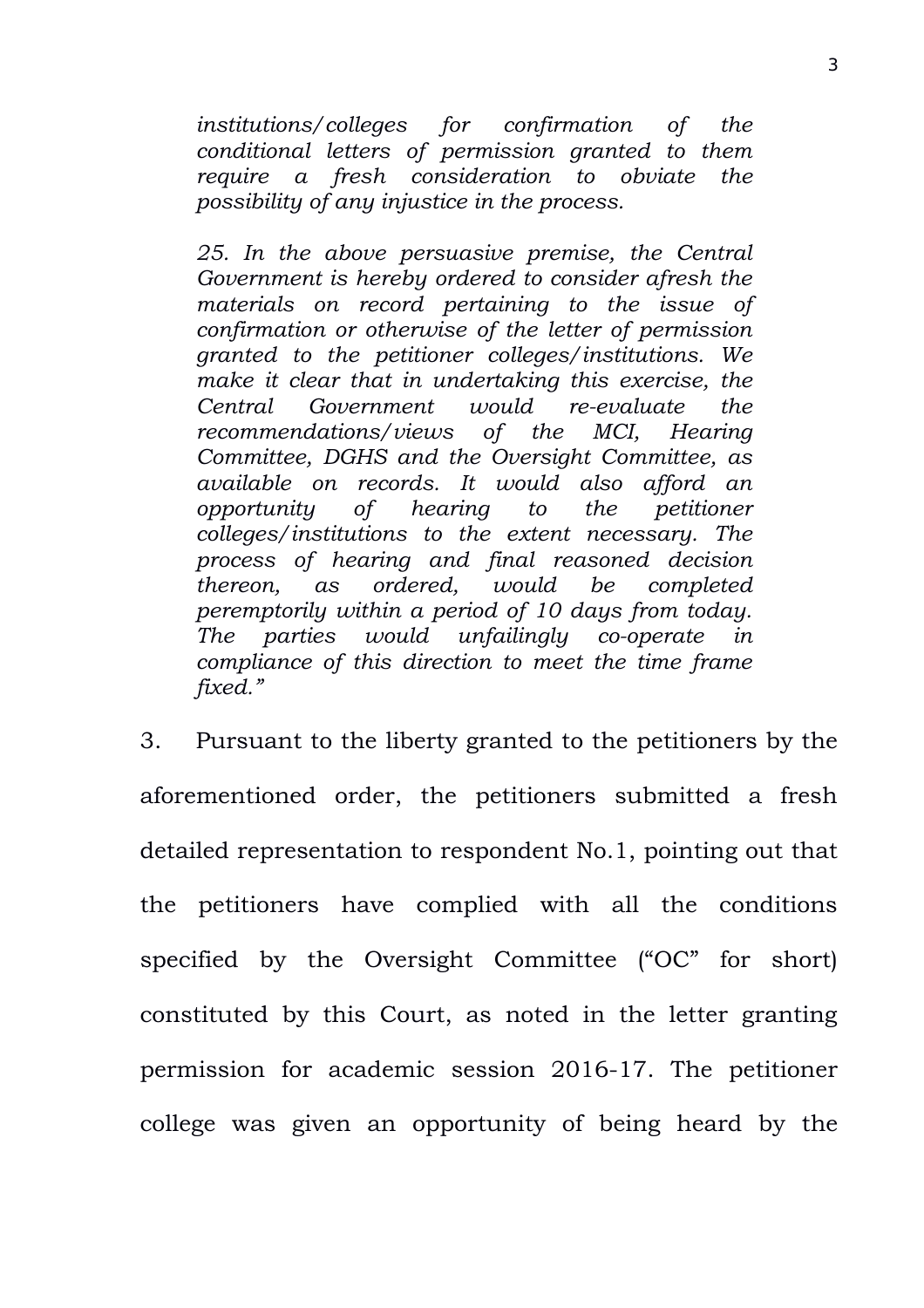Hearing Committee on 3rd August, 2017. During the hearing,

the petitioners pointed out the observations made by the OC

as noted in its letter dated 14.5.2017:

*"The EC did not bring out any deficiency either from assessment reports dated 18th – 19th Nov. 2016 or 21st – 22nd Dec. 2016, though they had considered both the reports in their meeting on 13.01.2017. Even then the College had represented against the observations made by the assessors in their assessment report dated 18th -19th Nov. 2016. The deficiencies reported in the assessment report in respect of faculty is 1.5% and residents is 6.52% and are within acceptable limits. The other deficiencies are subjective. No MSR. LOP Confirmed."*

4. The petitioners had demonstrated before the Hearing Committee that the deficiencies noticed earlier were insignificant and within the permissible norms. With regard to the core matters, regarding infrastructure and academics, all facilities required as per norms were fulfilled by the petitioner college.

5. The Hearing Committee, after considering the records and oral and written submissions of the petitioner college, submitted its report to the Ministry for consideration. The Competent Authority of the Government of India accepted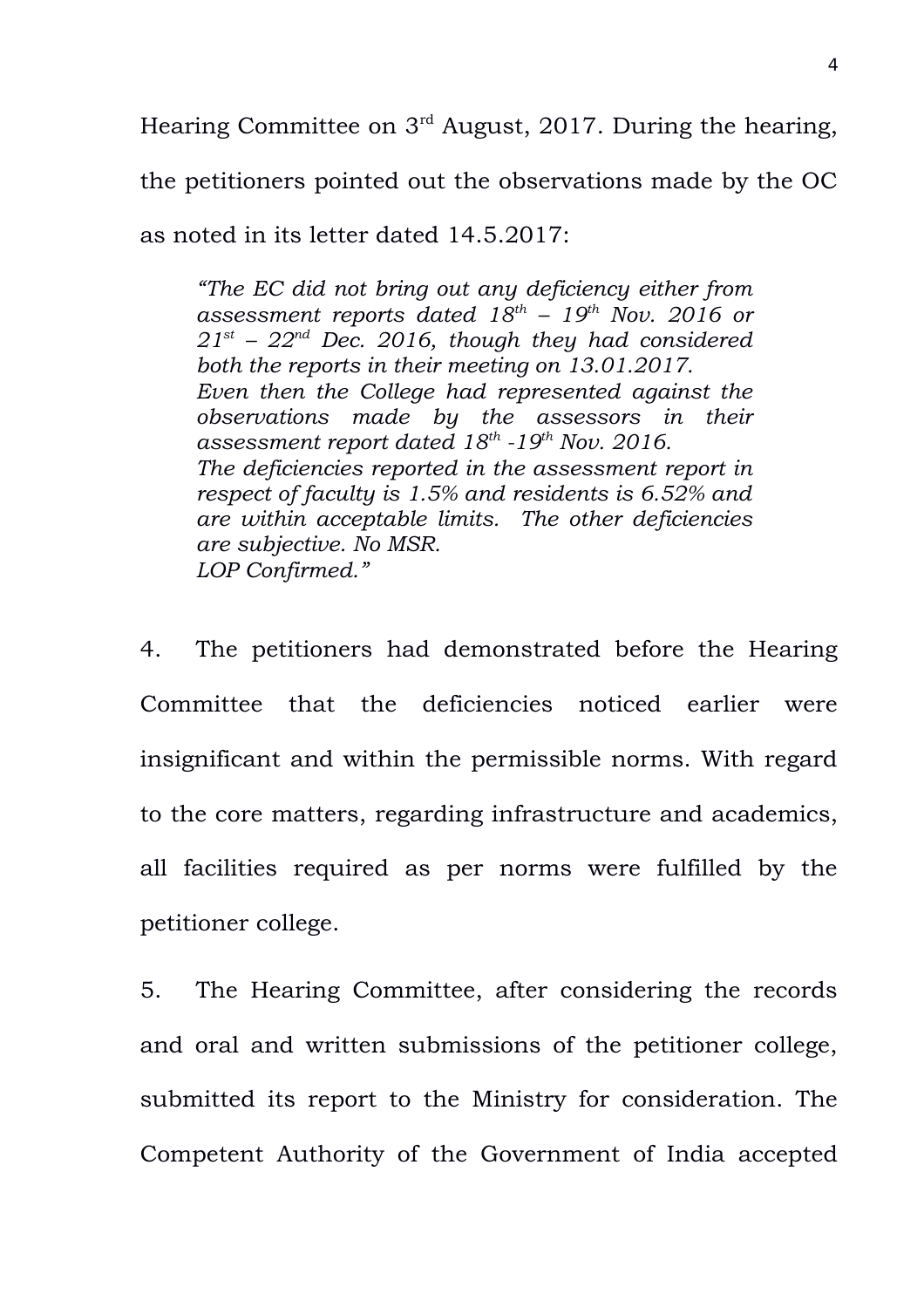the recommendations of the Hearing Committee, not to permit admission of students in the MBBS course for the academic session 2017-18 and that the petitioner college should apply afresh for renewal of permission for academic session 2018-19 as per MCI Regulations. The reason which weighed with the Competent Authority of the Government of India can be discerned from paragraphs 17 and 18 of the impugned Communication-cum-Order dated  $10<sup>th</sup>$  August, 2017, issued under the signature of the Under Secretary to the Government of India. The same read thus:

*"xxx xxx xxx*

*17. Now, in compliance with the above direction the Hon'ble Supreme Court dated 1.8.2017, the Ministry granted hearing to the college on 03.08.2017. The Hearing Committee after considering the records and oral and written submission of the college submitted its reports to the Ministry. The observation of hearing committee is as under:*

*The college submitted that MCI conducted compliance verification as per OC orders on 18-19 November 2016. However, without assigning any reason, MCI visited the college again on 21 December, 2016 to re-inspect. In the submission of the college, since MCI was required to conduct compliance verification only once for confirmation of LOP for 2016-17, it did not allow the 2nd inspection to happen. The college representatives also informed*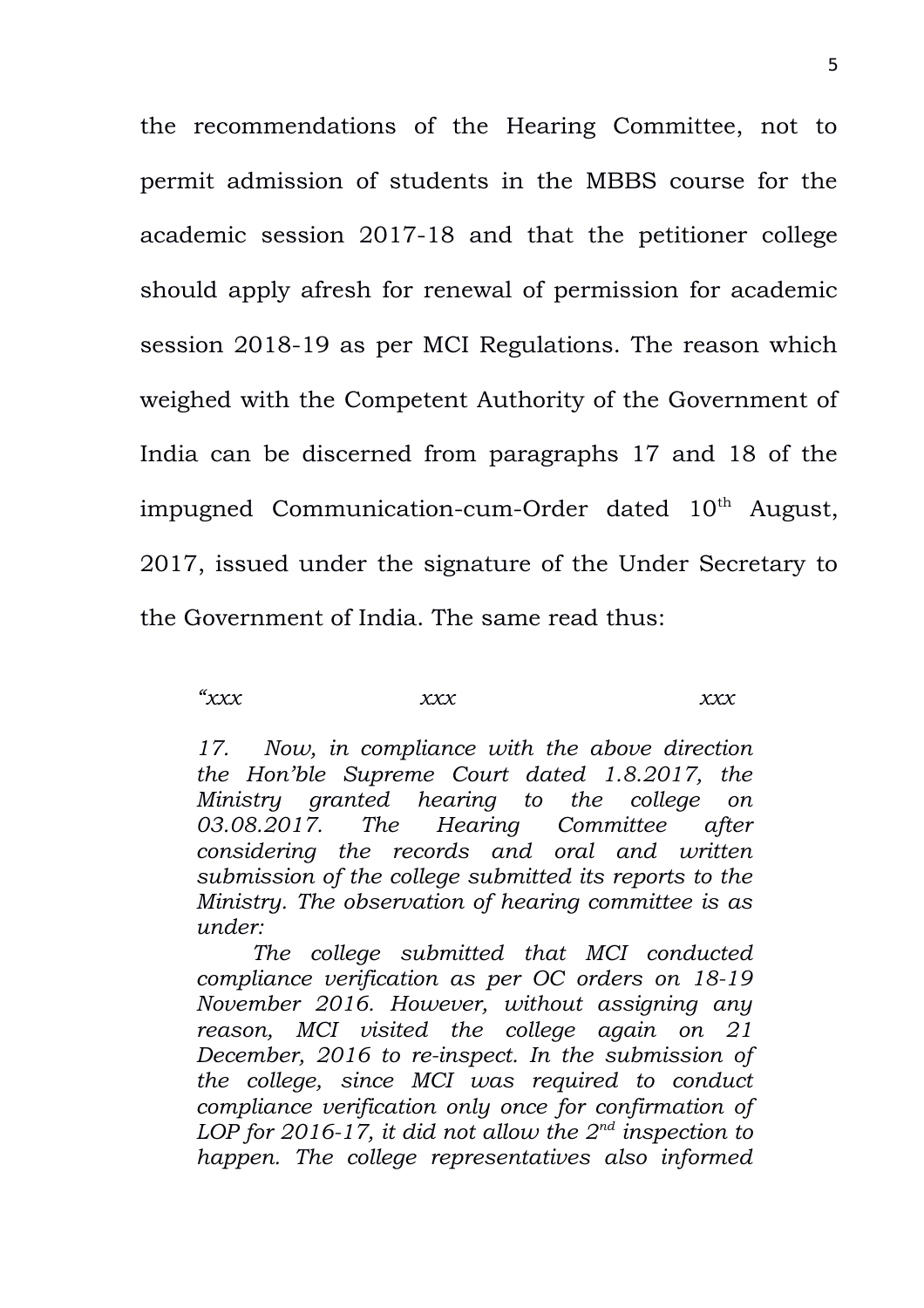*that on the day i.e. 21.12.2016 they contacted OC over telephone. It was informed by OC that MCI was authorized for only one inspection. The college was asked if they obtained the same confirmation from OC in writing to which they replied in the negative.* 

*After the November inspection the college vide letter dated 20.11.2016 raised its objection with the OC that they were not allowed to put the dissent note by the assessor and this was prejudicial to the college. They also informed the OC about the date for major and minor surgeries with photo and video proofs. They also submitted other information pertaining to OPD, investigations to the OC.* 

*It is also seen from November SAF report that there was faculty deficiency of 1.5% only and residents deficiency of 6.52%.*

*The college did not submit any compliance since as per its version neither MCI nor OC conveyed any deficiency to it.*

*In the opinion of the Committee, MCI was not precluded from conducting inspection subject to sufficient reason and justification. But no adverse comments such as the college/hospital was closed has been made by the assessor during the 2nd visit to the college. The November inspection had no major deficiencies.*

*In the peculiar facts of the case, the Committee recommends that LOP for 2016-17 may be confirmed. No fresh batch for 2017-18 may be allowed. For the session 2018-19, the college may apply for renewal permission to MCI.* 

*18. Accepting the recommendations of the Hearing Committee, the Ministry confirms the conditional permission granted to the College in 2016-17. Further, it has been decided not to permit admission of students in MBBS courses for the academic session 2017-18 at the College. The College may apply afresh for renewal of permission for the academic session 2018-19 as per MCI Regulation.*

*19. Admission made in violation of above conditions will be treated as irregular and action will be taken*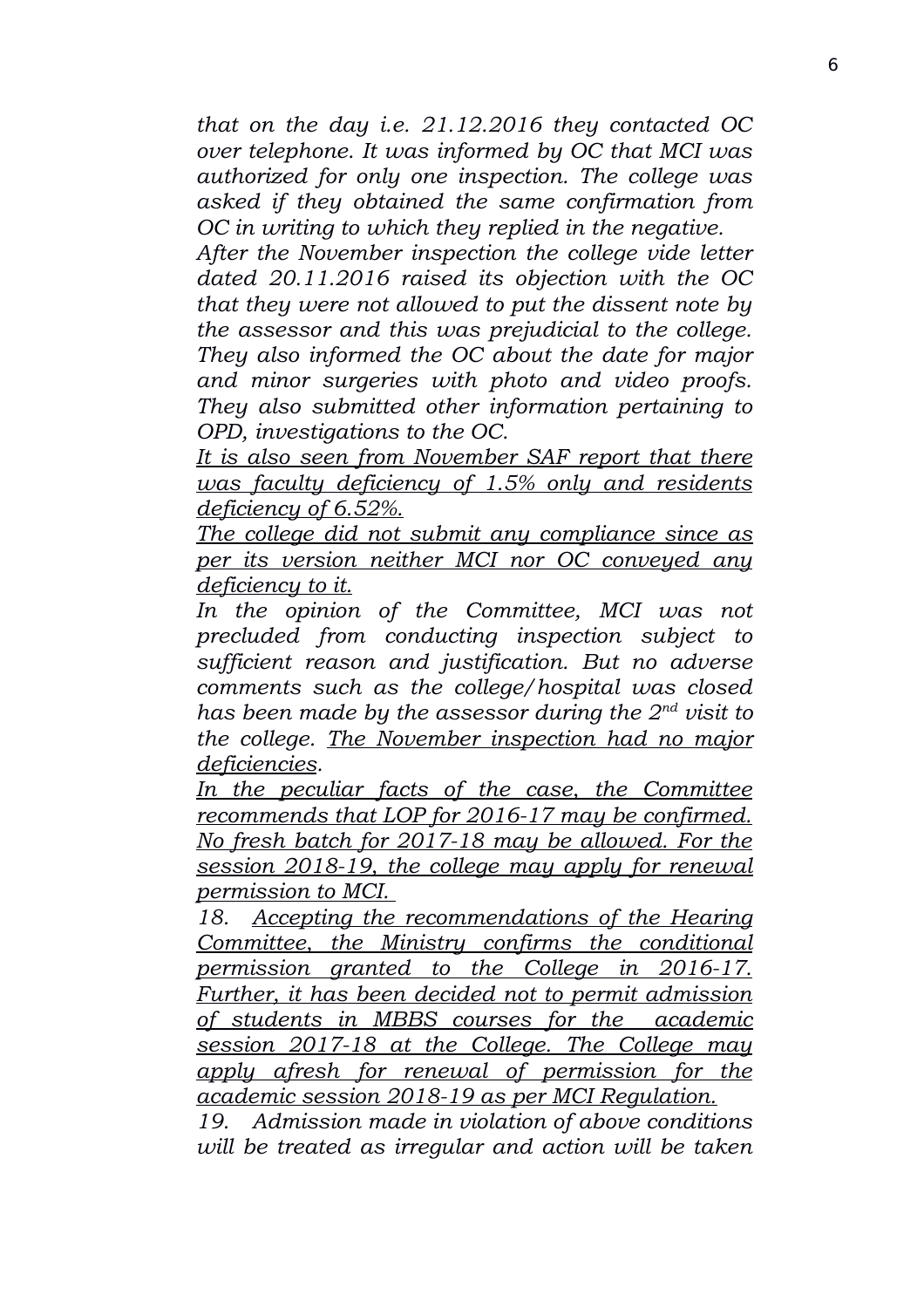*as per provision of IMC Act, 1956 and the Regulations made there under."* (emphasis supplied)

6. Being aggrieved by this decision the petitioners have filed I.A. No.76155 of 2017 in the pending writ petition before this court praying for quashing the aforementioned order dated  $10<sup>th</sup>$  August, 2017, to direct the respondents to grant renewal of permission for  $2<sup>nd</sup>$  year and to permit the petitioner college to admit 150 students in MBBS course for the academic session 2017-18 and further, allow the petitioner college to participate in the ongoing central counselling process.

7. According to the learned counsel for the petitioners, the petitioners were advised that second inspection was not permissible after 15<sup>th</sup> December, 2016. The petitioners, therefore, questioned the necessity for the second inspection by the Assessing Team on  $21^{st}$  and  $22^{nd}$  December, 2016. Inspection was already completed in November, 2016, during which no major or serious deficiency was found. From the available record, as has been rightly noted by the OC, the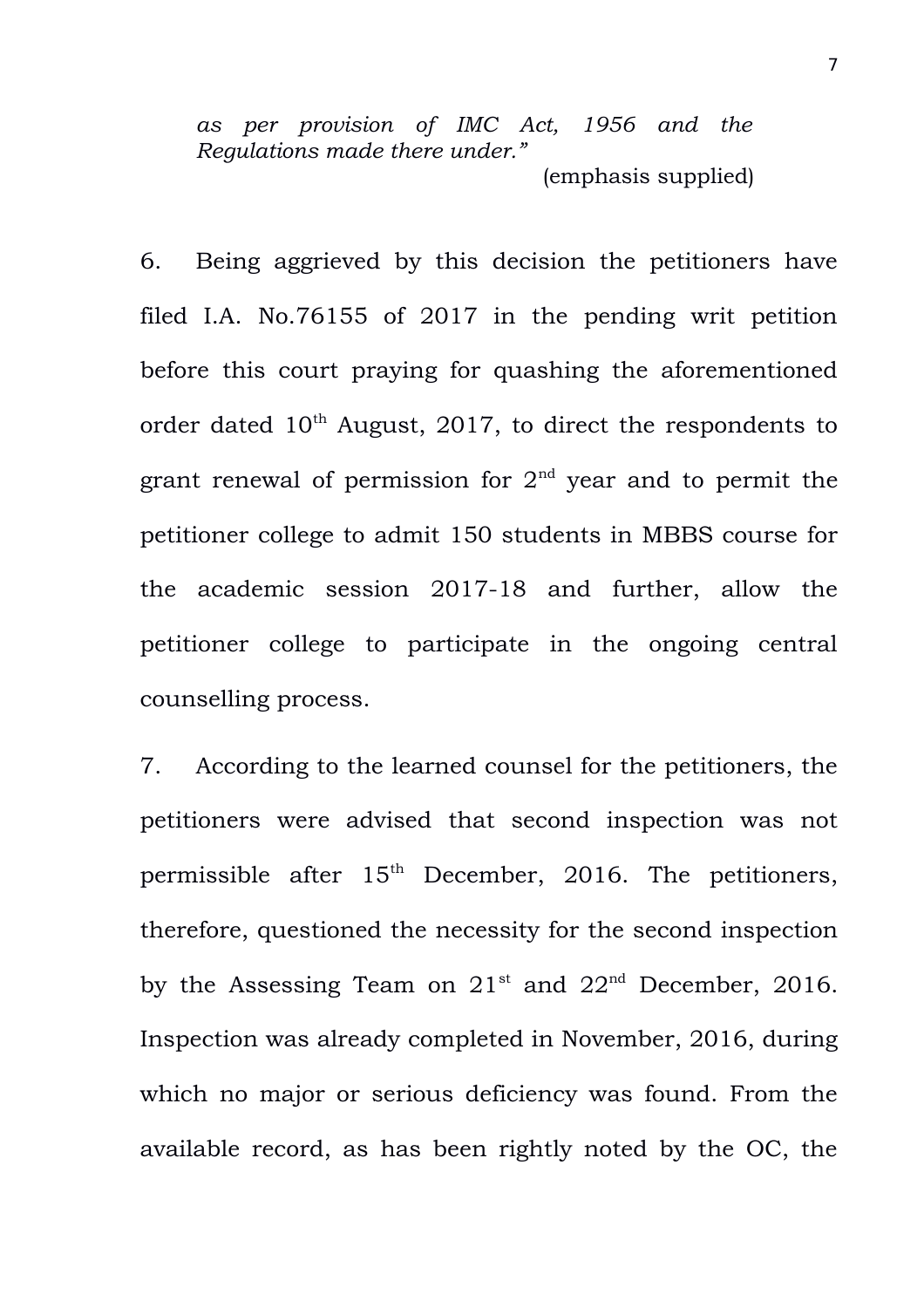deficiencies reported in the Assessment Report in respect of faculty were 1.5% and residents 6.52% which were within acceptable limits and the other deficiencies were subjective sans any express stipulation therefor. It was submitted that the petitioners are willing to comply with all the formalities that may be necessary and further conditions, if any. The petitioners are willing to provide inspection of the college to MCI if the Court so directs. It is submitted that considering the fact that the petitioner college has already started functioning from academic session 2016-17 and fulfills all the infrastructure and academic facilities, it ought to continue by confirming the LOP 2016-17, and admitting students even for the academic session 2017-18. The petitioners have placed emphasis on the observation made by the Competent Authority that in the Inspection carried out in November, 2016, no major deficiency has been noticed, which itself is a valid reason to permit the petitioner college to admit students in MBBS course even for academic session 2017-18.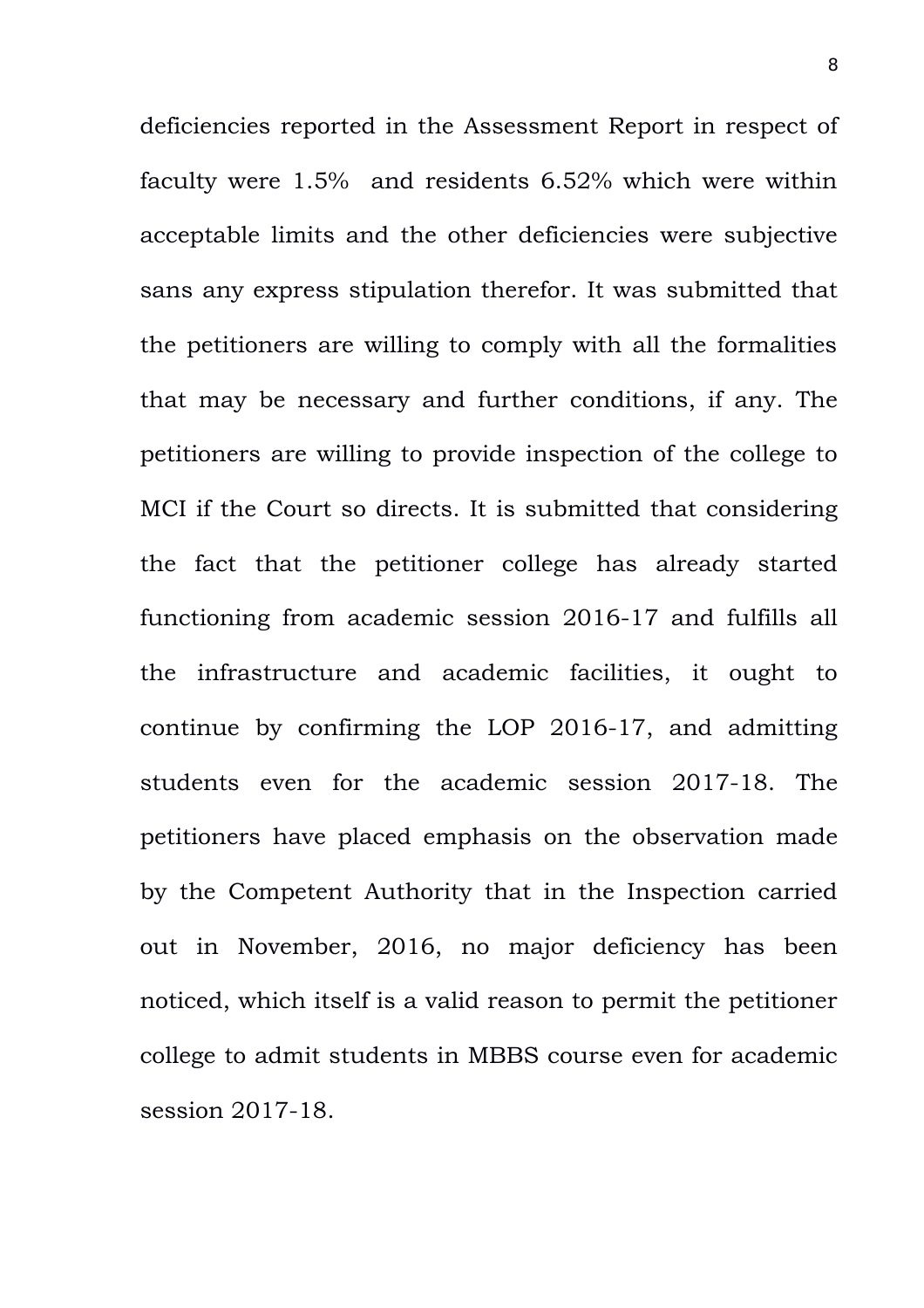8. According to the respondents, the inspection conducted in November, 2016 will be of no avail to the petitioner college. For granting permission to the petitioner college to admit students for academic session 2017-18, a fresh inspection was inevitable. There has been no inspection in that regard as of now. Hence, the relief as claimed by the petitioner college cannot be acceded to. It is submitted that since the petitioners were responsible for not providing second inspection, it is not open to them to find fault with the decision of the Competent Authority of the Government of India. It is submitted that no permission can be granted to any professional college, much less medical college imparting MBBS course, without proper scrutiny and inspection. According to the respondents, this writ petition as well as the application are devoid of merits and deserve to be dismissed.

9. Having considered the rival submissions, it is noticed that the OC in its communication dated 14.5.2017 has clearly noted that there was no major deficiency. The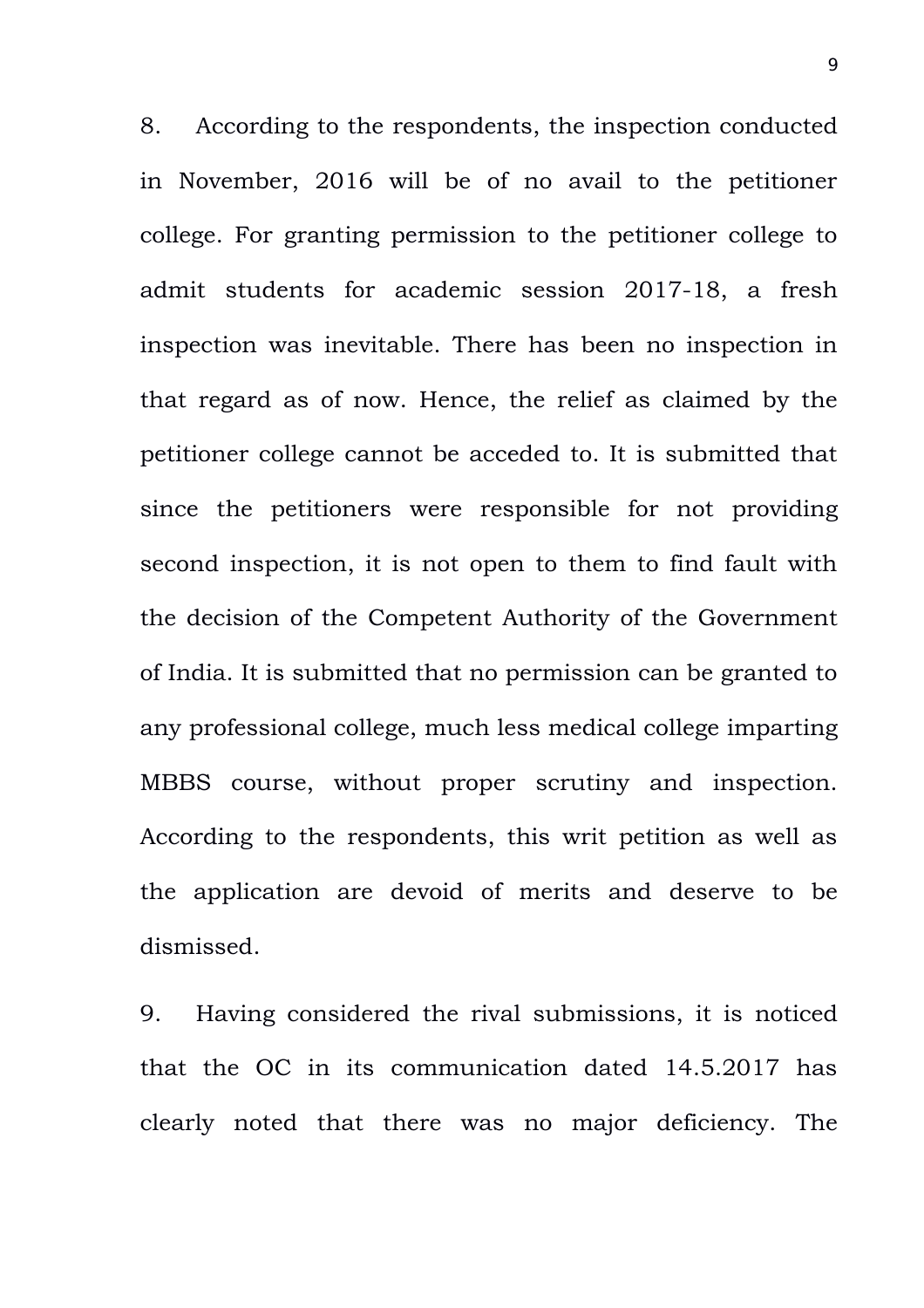deficiencies reported in the assessment report in respect of faculty were only 1.5 % and residents 6.52 %. These were within the acceptable limits. The petitioner college has been functioning from academic session 2016-17. Even the Competent Authority in the impugned decision has not opined that the deficiencies noticed earlier were significant or critical. On the other hand, in paragraph 17, the Competent Authority has plainly noted that the November SAF Report mentions that there was faculty deficiency of 1.5% and residents deficiency of 6.52% only. Such deficiencies by no standard can be said to be critical. The same, as rightly observed by the OC, were within permissible limits.

10. On a perusal of the record it is noticed that the Assessors of the MCI had inspected the college on 18<sup>th</sup> and 19<sup>th</sup> November, 2016, as is evident from the Assessment Form for 150 MBBS Admissions Report submitted to the MCI, running into 36 pages (Annexure-P/12) to this writ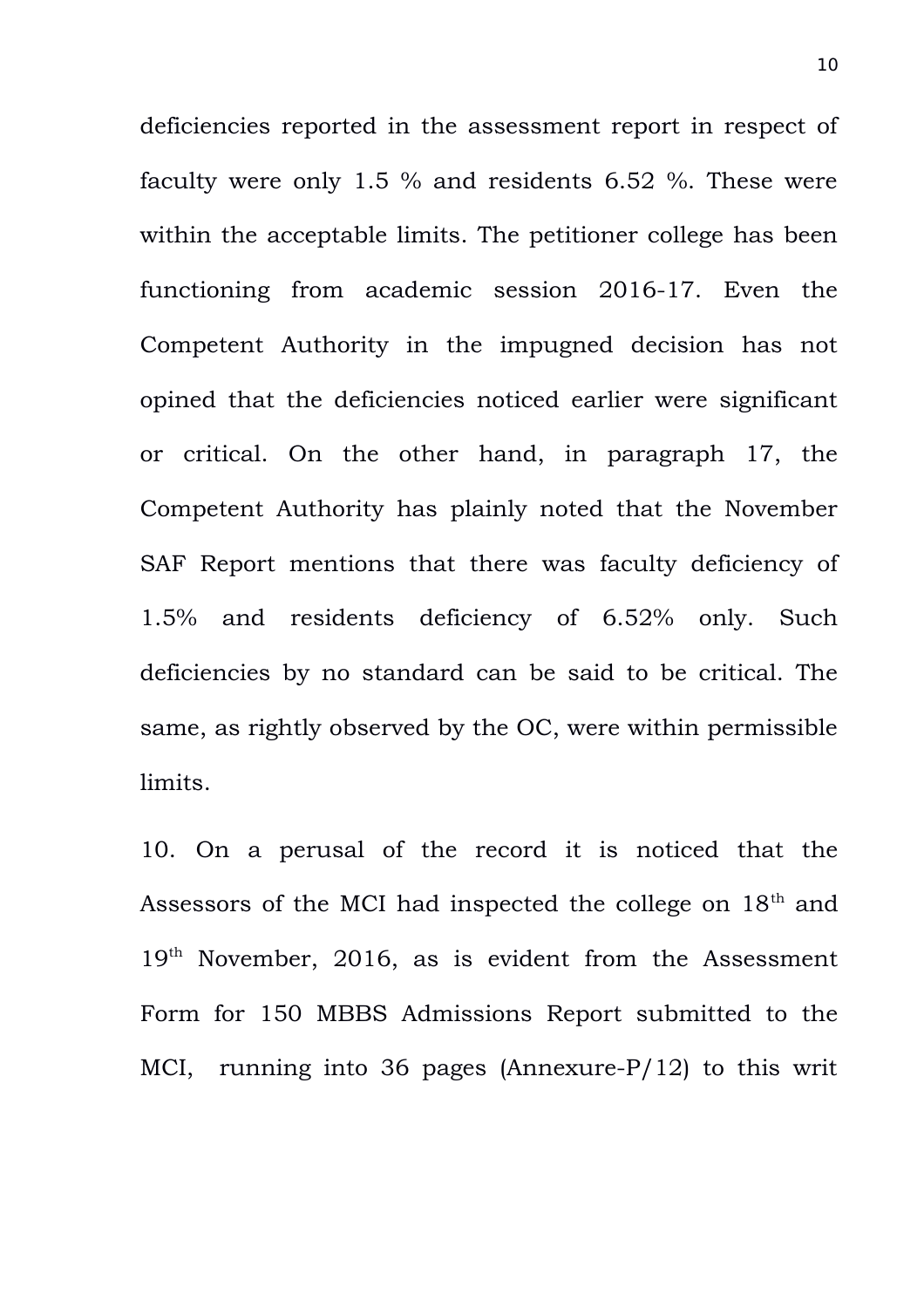petition. The Summary of Assessment recorded in the

prescribed format reads thus:

# *"Summary of Assessment*

- 1. *Saraswati Medical College, Unnao is run by Trust 'Saraswati Educational Charitable Trust'*
- 2. *The college has got LOP from GOI with intake of 150 seats for last academic year 2016-17 with reference to the conditional approval accorded by Oversight Committee*
- 3. *Type of assessment: Regular LOP No. of seats: 150*
- 4. *PG courses : No*
- 5. *Deficiency of the infrastructure of college and hospital if any: Pl. Mention category wise:*
- 6. *Deficiency of clinical material if any: Pl mention category wise:*

*Only one major operation (C-section) was done till 12.30 pm. No minor surgeries done till 1.00 pm Investigations both Radiological and Laboratory inadequate. Cross verified by assessors. On an average only 1 unit of blood being dispensed per day. Total of 7 units were stored on the day of assessment. Most of the OPDs had few patients.*

- 7. *Deficiency of teaching staff if any: Shortage of teaching faculty is 1.5 %*
- 8. *Deficiency of resident doctors if any: Shortage of resident doctors is 6.52 %*
- 9. *Any other Remarks: As mentioned in the report"*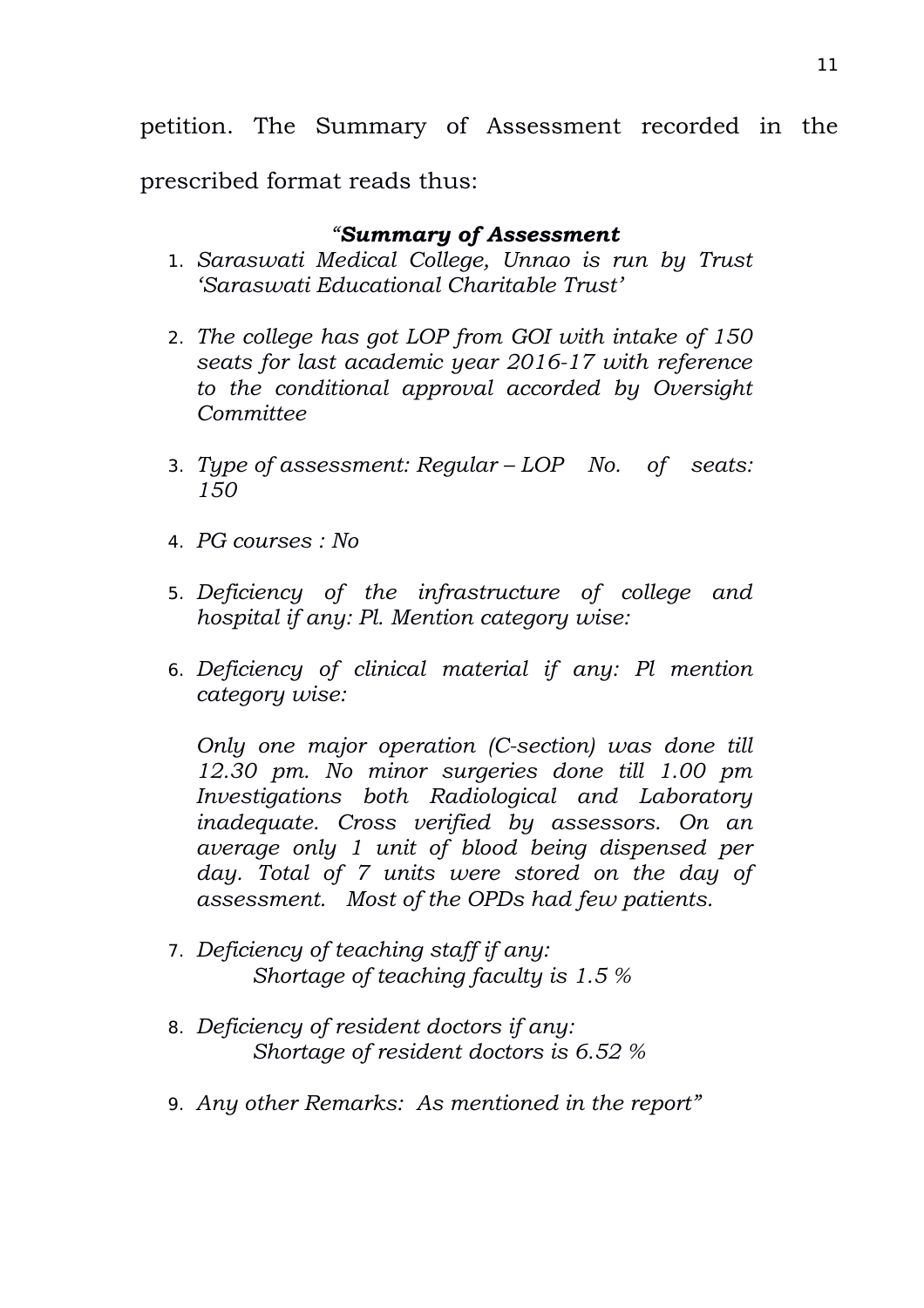After this assessment report was submitted, another surprise inspection was proposed on  $21<sup>st</sup>$  December, 2016. Since the said inspection was scheduled after 15<sup>th</sup> December, 2016, the Principal of the petitioner college questioned the said action and placed the objection on record in writing vide letter dated 21.12.2016 which reads:

*"SARASWATI MEDICAL COLLEGE*

*LIDA, Madhu Vihar, P.O. Asha Khera, NH-25, Lucknow Kanpur Highway, Unnao (UP), Pin-209859 Tel: (+91) 515-307000, Email: smc@saraswaticolleges.com*

*\_\_\_\_\_\_\_\_\_\_\_\_\_\_\_\_\_\_\_\_\_\_\_\_\_\_\_\_\_\_\_\_\_\_\_\_\_\_\_\_\_\_\_\_\_\_\_\_\_\_\_*

*Ref. No. SMC/MCI/2016-17/014 Dated: 21/12/2016 To, The Secretary, Medical Council of India, New Delhi.*

## *Sub: Surprise Assessment of Saraswati Medical College on 21st December, 2016.*

*Sir/Madam,*

*In reference to MCI Letter no.MCI-34(41) (UG)/2017-18 Med./dt.21/12/2016 regarding Surprise Assessment of Saraswati Medical College, Unnao on 21st December, 2016. I have to submit the following,*

1. *Compliance Assessment & Verification of Physical and other facilities of Saraswati Medical College, Unnao, as per the direction of the OC, has already been conducted by MCI on 18th & 19th November,*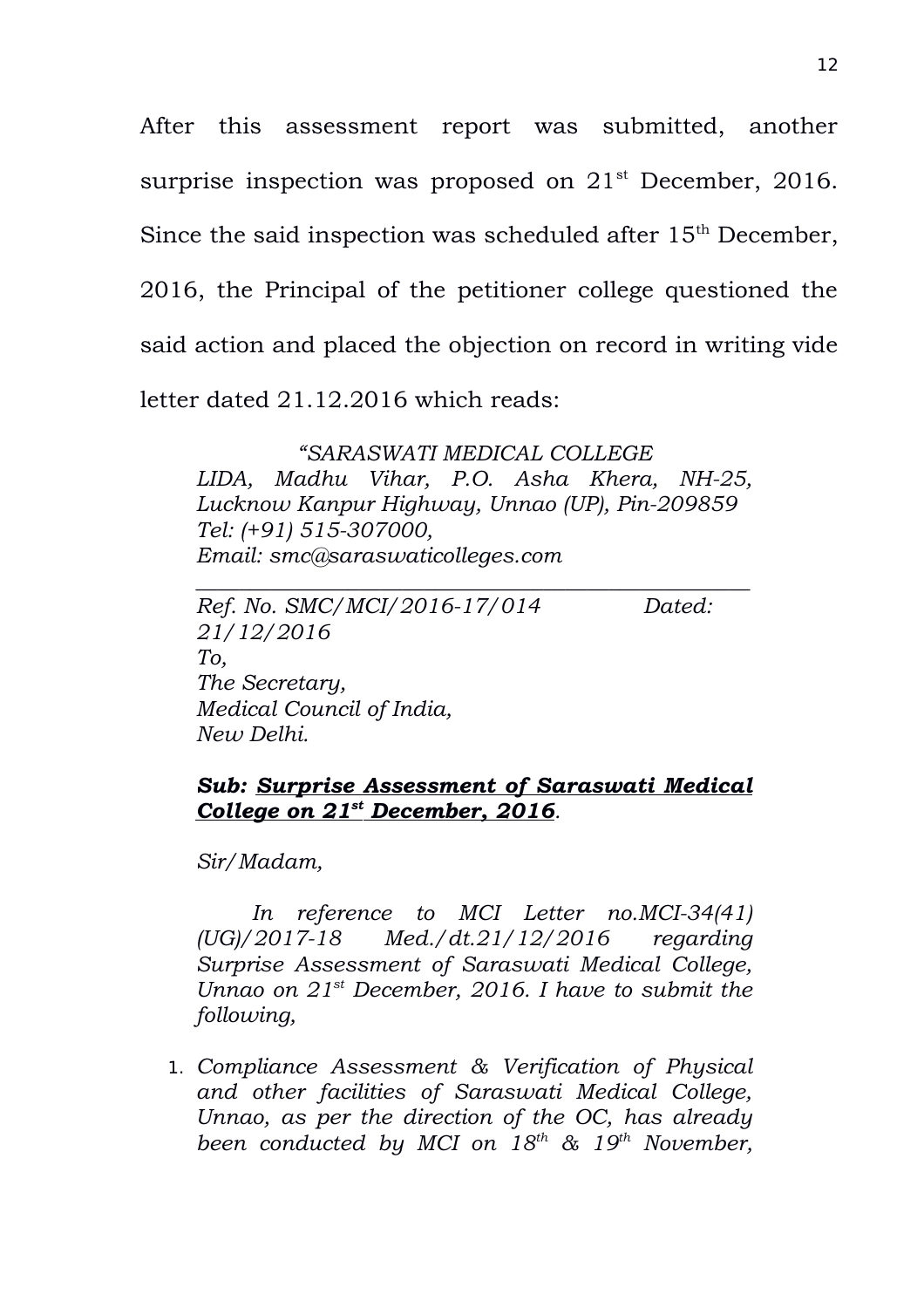*2016 vide letter no.MCI-34(41)/2016 – Med./ dt.18/11/2016.*

- 2. *MCI vide letter no. MCI-34(41)(R-107)/2016- Med./142566 dt. 08/11/2016 has informed the college that assessment Inspection will be held upto 15th December 2016 only.*
- 3. *LOP has already been granted to the College by the Ministry of Health and Family Welfare and per direction of the OC an inspection verifying our compliance has already been undertaken by the MCI on 18th & 19th Nov., 2016.*

*Since the OC has given no further direction for re-inspection of the Compliance Inspection held by MCI on 18th & 19th Nov., 2016 and since the MCI has categorically communicated to the college that inspection will be carried out only upto 15th December, 2016, the college does not see any merit to undergo any further Compliance inspection for the session 2016-17, hence denied the inspection on 21st December, 2016 BY THE MCI team.*

*Regards,*

*SD/- Prof. B.P. MATHUR Principal"*

It is noticed that the inspecting team did not insist on the second inspection and chose to leave the college on account of the stand taken by the Principal of the petitioner college. That fact was reported to the MCI and the Executive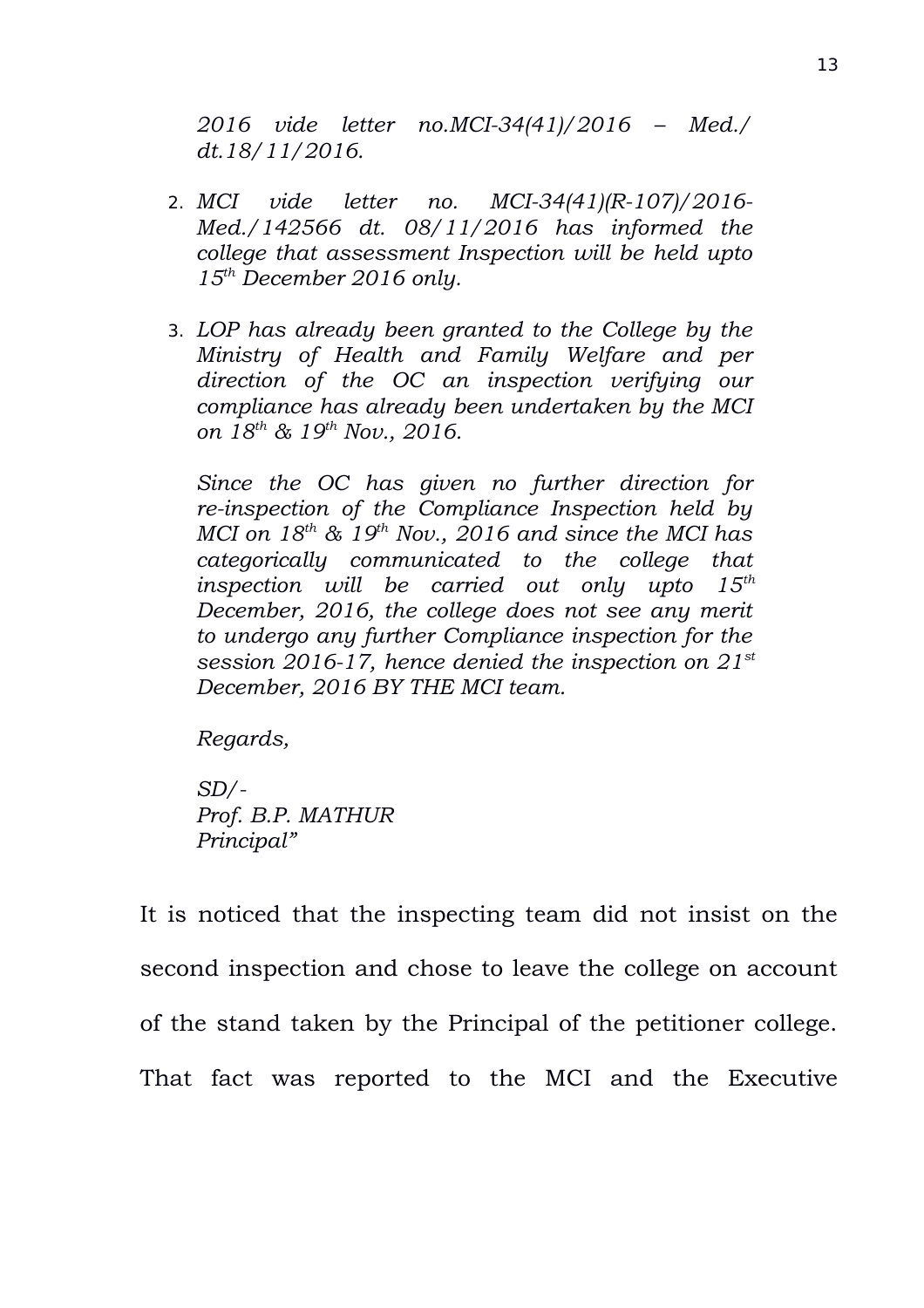Committee of the MCI considered the proposal in its meeting

held on  $13<sup>th</sup>$  January, 2017 and noted as follows:

*"…The Executive Committee of the Council also perused the letter dated 21/12/2016 from the appointed team of Council Assessors stating therein as under:-*

*With reference to email letter no. MCI-34(41)/2016-Med./dated 21.12.2016 for the above cited subject, we went to the college and reached there at 10 am and met the Principal, Dr. B.P. Mathur who informed us that they did not want the assessment to be done and gave a letter stating the same. The letter from the Principal is attached along with the filled SAII form."*

The Committee further perused the letter dated 21/12/2016 from the Principal, Saraswati Medical College, Unnao. The Committee submitted its recommendation to

MCI vide letter dated 15.01.2017 as under:-

*"In view of the above, the college has failed to abide by the undertaking it had given to the Central Govt. that there are no deficiencies as per clause 3.2(i) of the directions passed by the Supreme Court mandated Oversight Committee vide communication dated 11/08/2016. The Executive Committee, after due deliberation and discussion, have decided that the college has failed to comply with the stipulation laid down by the Oversight Committee. Accordingly, the Executive Committee recommends that as per the directions passed by Oversight Committee in para 3.2(b) vide communication dated 11/08/2016 the college should be debarred from admitting students in the above course for a period of two academic years i.e. 2017-18 & 2018-19 as even after giving an*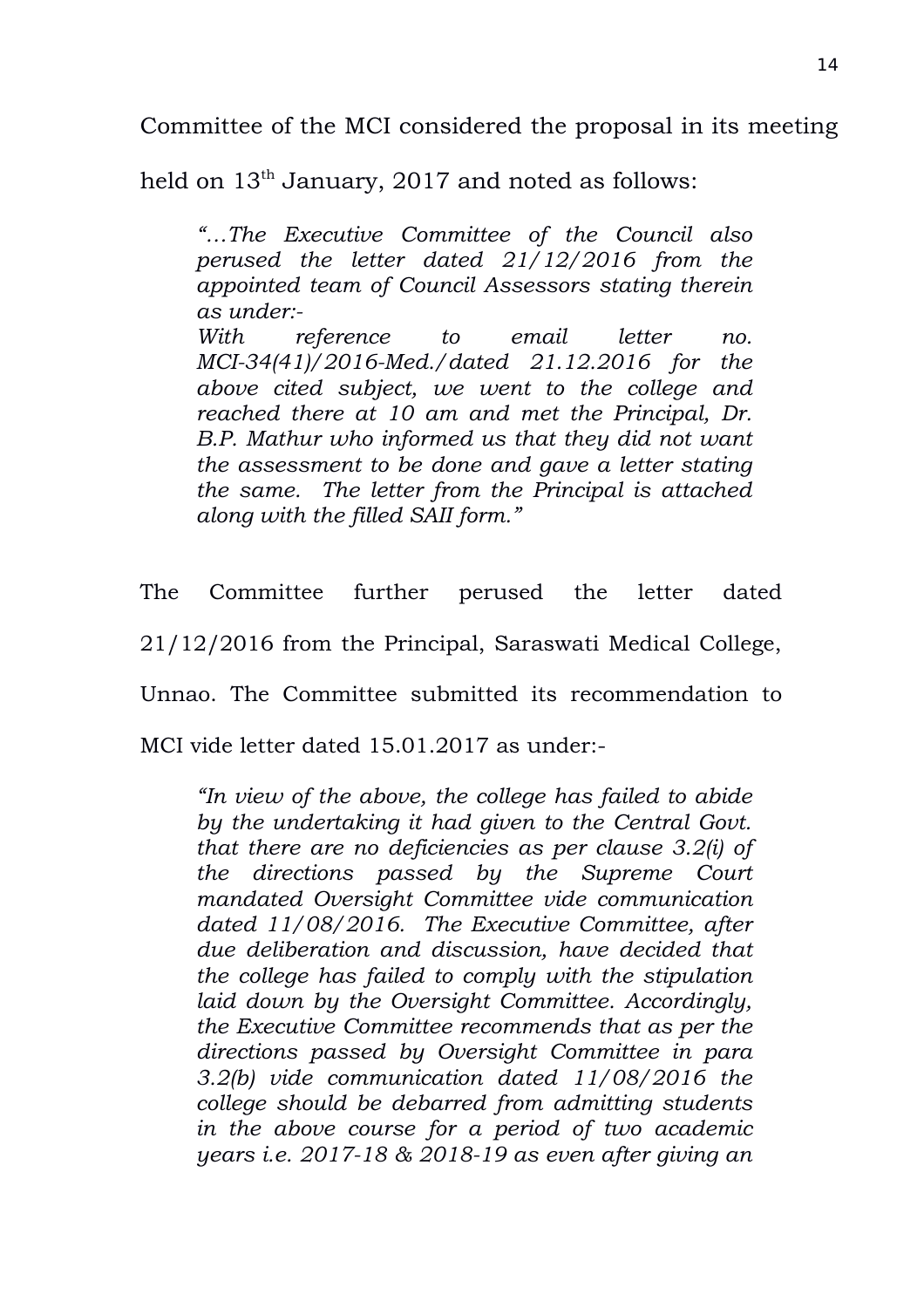*undertaking that they have fulfilled the entire infrastructure for establishment of new medical college at Unnao, Uttar Pradesh by Saraswati Educational Charitable Trust, Lucknow, Uttar Pradesh under Chhatrapati Shahuji Maharaj University, Kanpur, the college was found to be grossly deficient. It has also been decided by the Executive Committee that the Bank Guarantee furnished by the college in pursuance of the directives passed by the Oversight Committee as well as GOI letter dated 20/08/2016 is liable to be encashed."*

11. On the basis of the recommendation of the MCI, the Ministry decided to grant a personal hearing to the college on 8<sup>th</sup> February, 2017 by the DGHS. The Hearing Committee after examining the oral and written submissions of the college, submitted its report to the Ministry. The report of the Hearing Committee was forwarded to the OC for guidance. The OC after examining the matter, vide letter dated 14<sup>th</sup> May, 2017 noted that the Executive Committee of MCI did not point out any deficiency from the assessment reports. On the other hand, the deficiency reported in the assessment report in respect of faculty was only 1.5% and residents of 6.52% which was within the acceptable norms. The OC further noted that the rest of the deficiencies were subjective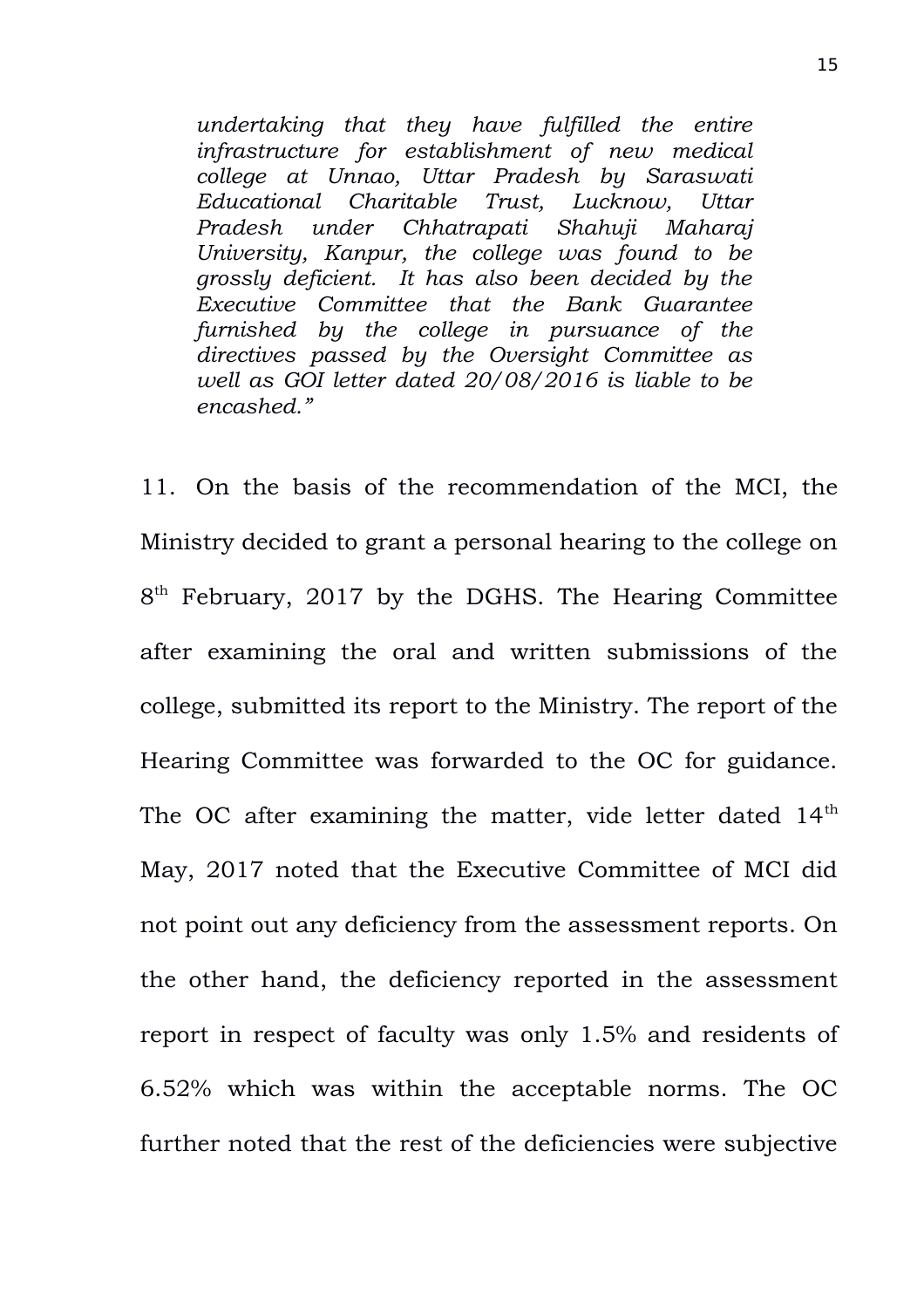sans any express stipulation in that behalf and therefore commended confirmation of Letter of Permission.

12. Considering the above, we find that the inspection for issuance of Letter of Permission for academic session 2017-18 was duly carried out on 18 and  $19<sup>th</sup>$  November, 2016. We reject the contention raised by the respondents that no inspection in relation to academic session 2017-18 has been carried out as of now. Indeed, the petitioners objected to the second surprise inspection intended on 21st and  $22<sup>nd</sup>$  December, 2016 as the same was after the cut off date  $15<sup>th</sup>$  December, 2016. The purpose for which the second surprise inspection became necessary, when the earlier report was pending consideration and that too after the cut off date 15<sup>th</sup> December, 2016, has not been explained or noted either by the Executive Committee in its meeting held on  $13<sup>th</sup>$  January, 2017 or for that matter by the Hearing Committee and more so by the Competent Authority of the Central Government. Significantly, it is not a case where the college officials prevented the inspecting team from entering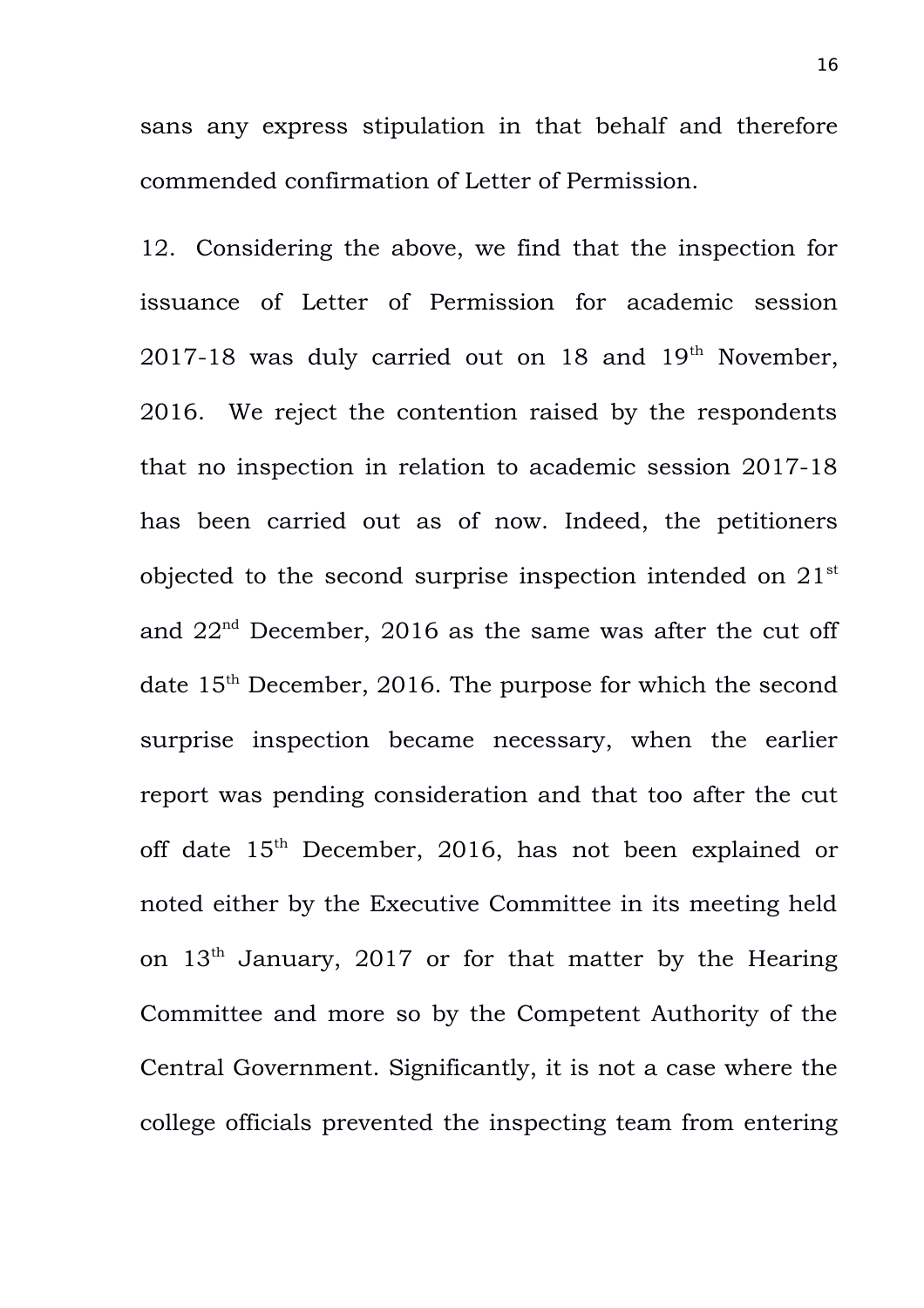the college. The petitioner college only placed their objection on record as per the advice given to them that such inspection by the MCI after the cut off date was not permissible. The inspecting team chose to leave the college without doing any inspection. The Competent Authority, however, mechanically acted upon the recommendation of the MCI to debar the petitioner college for two years and authorised the MCI to encash the Bank Guarantee of Rs.2 crores vide order dated 31st May, 2017.

13. The said order dated  $31<sup>st</sup>$  May, 2017, passed by the Ministry has been assailed in the present writ petition. As noted earlier, the writ petition was heard along with the connected cases on  $1<sup>st</sup>$  August, 2017 on which date this Court directed the Central Government to reconsider the matter afresh and record reasons. Pursuant to the said directions, the petitioners submitted representation before the Central Government and also participated in the hearing before the Hearing Committee on 3rd August, 2017. The Hearing Committee without reference to the relevant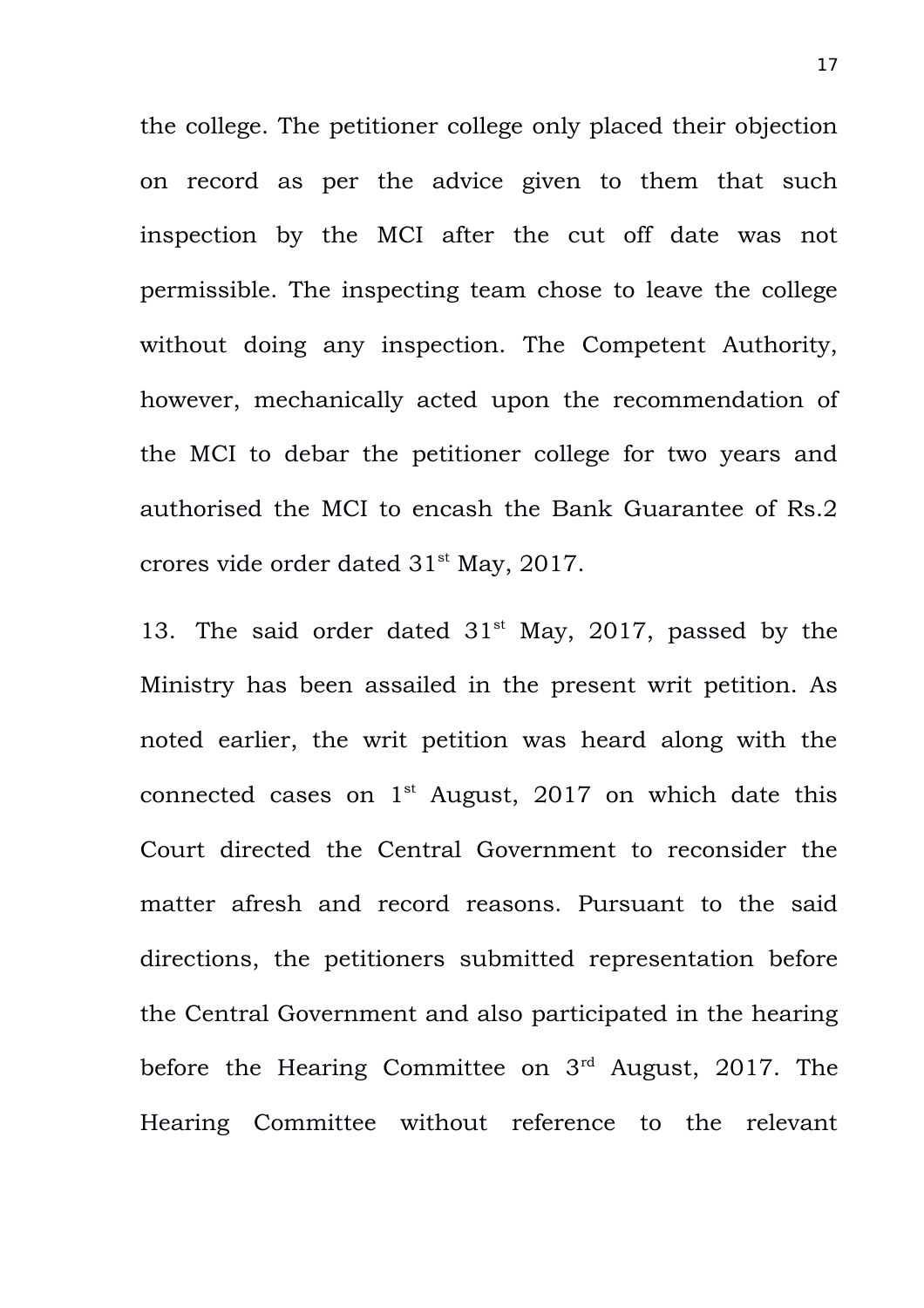matters, once again reiterated the position taken earlier, that the petitioner college did not permit second inspection to happen. Neither the purpose of second inspection has been elaborated nor any justification has been given by the Hearing Committee as to why the second inspection was required and moreso when the first inspection was done about a month earlier. The Central Government has mechanically accepted the recommendation of the Hearing Committee and has passed the impugned decision on  $10<sup>th</sup>$ August, 2017, as can be discerned from the observations in paragraphs 17 and 18 of the impugned decision.

14. We have no hesitation in taking the view that the Hearing Committee as well as the Central Government have failed to consider all the relevant aspects of the matter and the conclusion reached by the said authorities is, on the face of it, without application of mind, if not perverse. We are conscious of the fact that there is nothing in the Regulations which expressly or for that matter by implication prohibits the MCI from undertaking multiple inspections. However,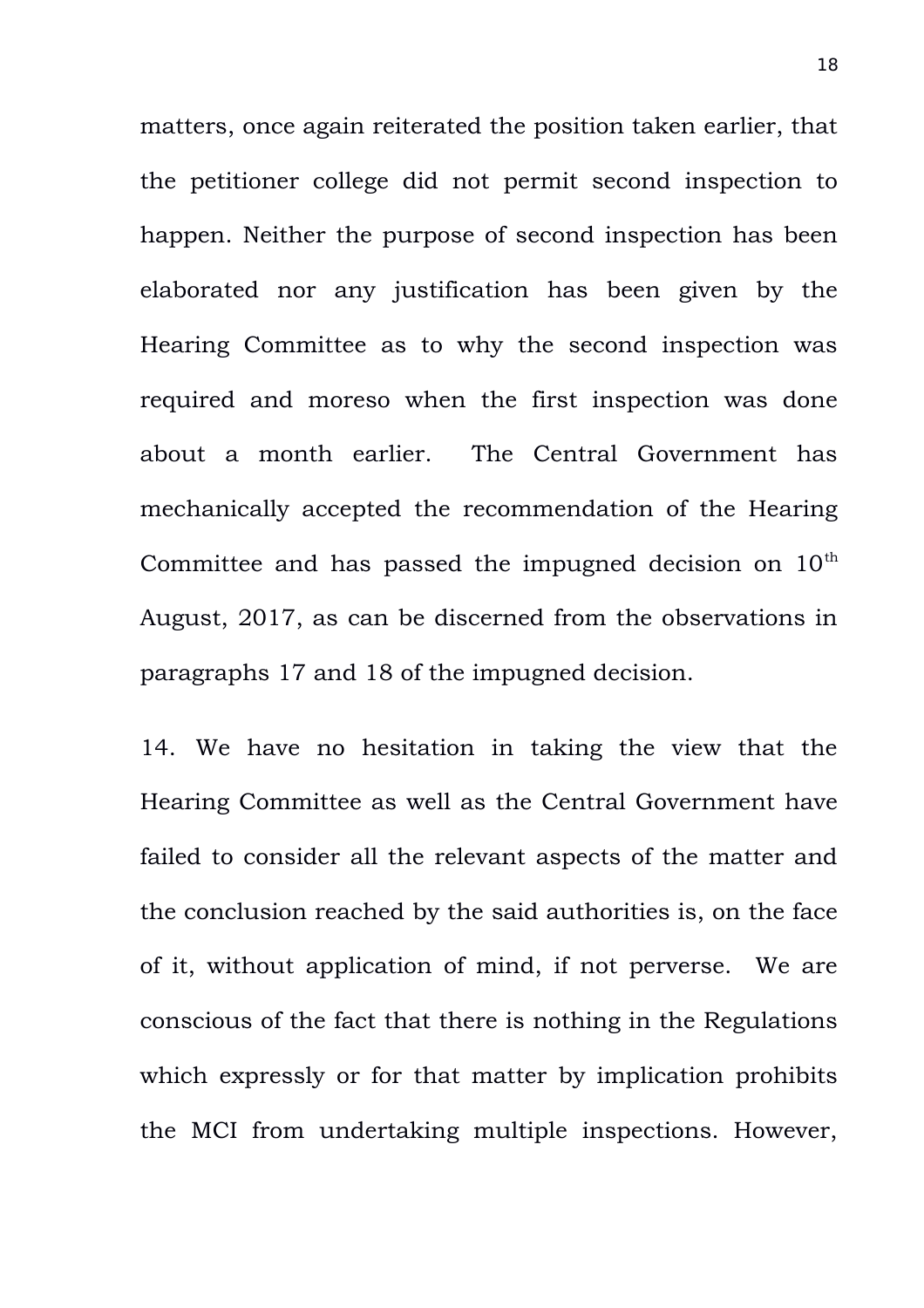when that action is questioned, it is expected that the MCI must offer some justification for the second surprise inspection when its Assessors had already carried out that exercise recently on  $18<sup>th</sup>$  and  $19<sup>th</sup>$  November, 2016 and submitted an elaborate report running into 36 pages in the prescribed format in that regard (Annexure-P/12). The Hearing Committee as well as the Competent Authority of the Central Government were expected to examine this aspect of the matter before taking any final decision, especially when the inspection report on record did not point out any deficiency except the marginal deficiency of faculty of 1.5% and residents of 6.52% which were obviously within the permissible norms.

15. The question is: whether this approach of the Competent Authority can be an impediment for consideration of prayer to allow the petitioner college to admit students in MBBS course for academic session 2017-18? Notably, the Competent Authority has already confirmed the conditional permission granted to the college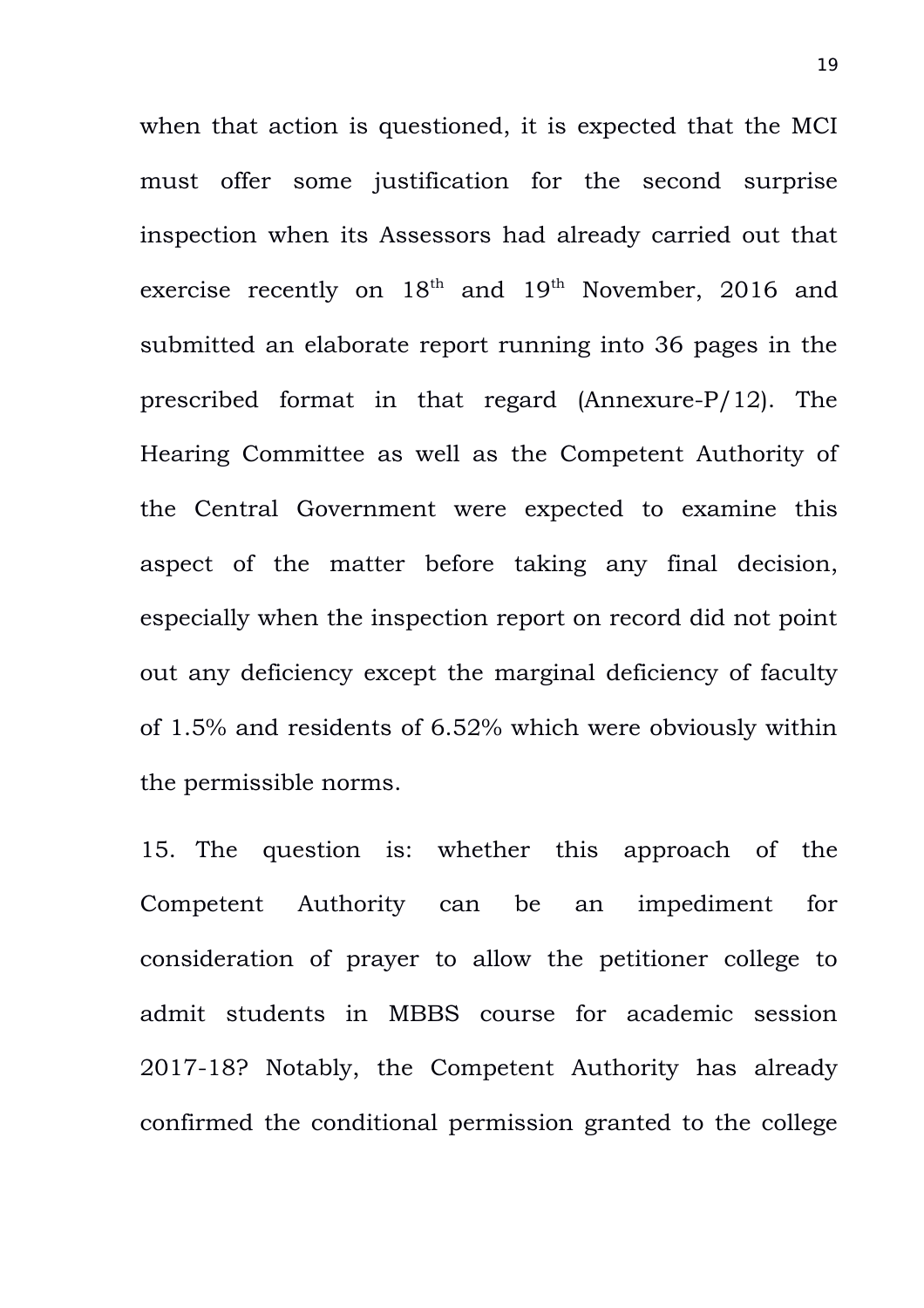for the academic session 2016-17 but has not permitted the petitioner college to admit students in MBBS course for the academic session 2017-18. Further, the impugned decision even if read as a whole nowhere mentions the cause for the second inspection when only one month back on  $18<sup>th</sup>$  and 19<sup>th</sup> November, 2016 a proper inspection was done and a comprehensive report was submitted in that regard in the prescribed format and which was pending consideration before the MCI. The argument now raised by the respondents that the petitioners having objected to second inspection are not entitled for the relief, therefore, does not commend us. Considering the fact that the petitioner college fulfills the infrastructure and academic requirements and has already become functional from academic session 2016-17, by admitting the first batch of students in MBBS course and as even the Competent Authority has noticed that there are no major deficiencies, in the larger public interest, we allow this petition and the application filed by the petitioners. We are also inclined to issue further directions to the respondents as have been issued in the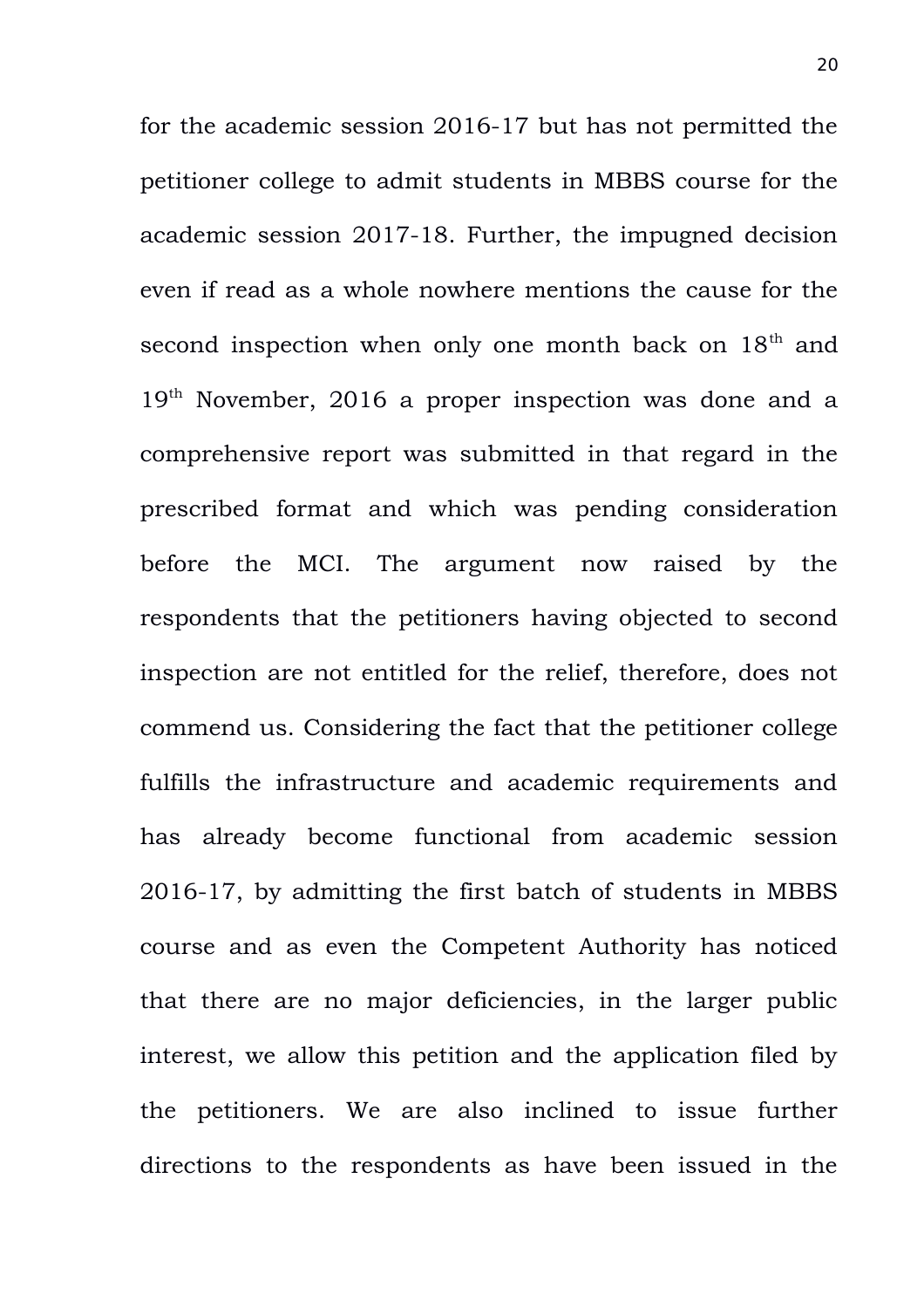judgment of *Dr. Jagat Narain Subharti Charitable Trust and* Anr. vs. Union of India and Ors., delivered on 30<sup>th</sup> August, 2017.

16. We, accordingly, quash and set aside the impugned decision to the extent it bars the petitioners to admit upto 150 students in the academic session 2017-18. Instead, we direct the respondents to permit the petitioner college to take part in the current year counselling process. The cut-off date for completing the admissions in respect of the petitioner college, however, is extended till 5<sup>th</sup> September, 2017. The respondents shall forthwith make available students willing to take admission in the petitioner college through central counselling in order of their merit. This direction is being issued in exercise of plenary powers of this Court under Article 142 of the Constitution of India, in the peculiar facts of the present case to do complete justice and in larger public interest, so that the aspiring students who have not been admitted to the  $1<sup>st</sup>$  year MBBS course for the academic session 2017-18, in order of their merit in NEET